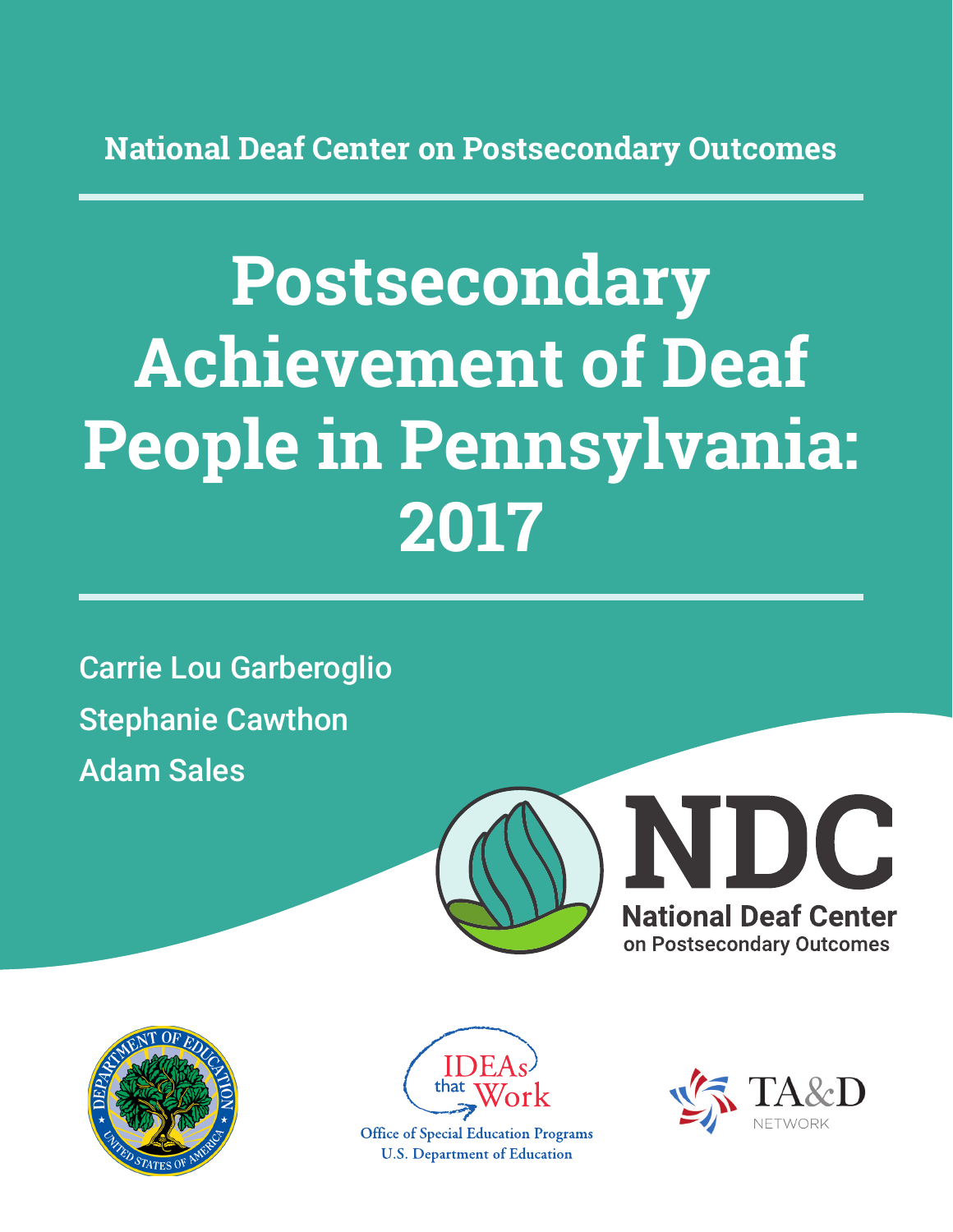This document was developed under a grant from the U.S. Department of Education, OSEP #HD326D160001. However, the contents do not necessarily represent the policy of the U.S. Department of Education, and you should not assume endorsement by the federal government.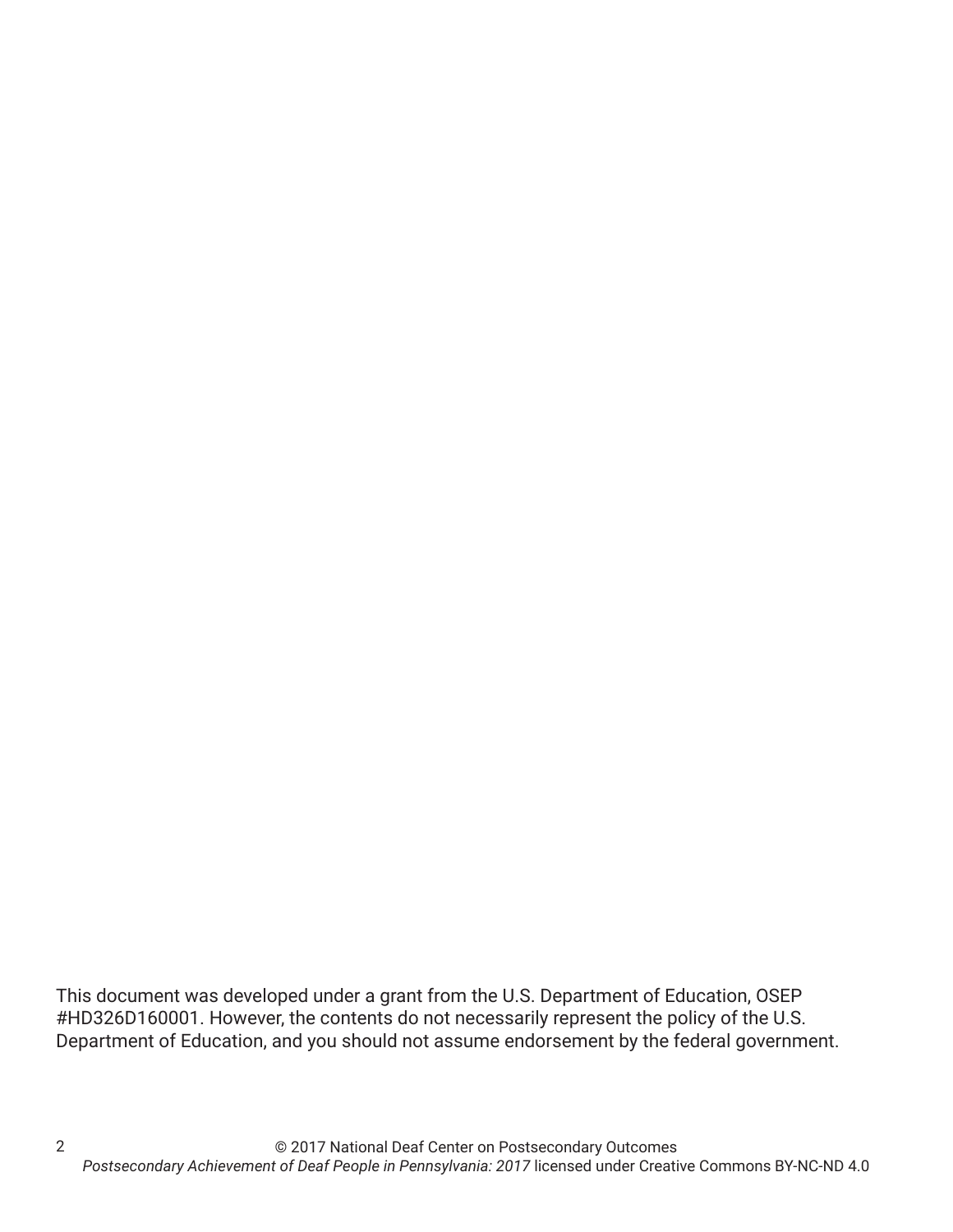Postsecondary experiences of deaf people vary widely across the nation. National reports about educational attainment and employment are available at nationaldeafcenter.org (Garberoglio, Cawthon, & Bond, 2016; Garberoglio, Cawthon, & Sales, 2017). This report provides current estimates of postsecondary achievement in Pennsylvania. We used 5-year estimates of data from the American Community Survey (ACS), a national survey conducted by the U.S. Census Bureau, to generate the findings in this report. More information about this dataset and the analyses are shared in the Methods section at the end of this report.

# **EDUCATIONAL ATTAINMENT**

In the United States, deaf people attained lower levels of education than their hearing peers in 2015, according to national educational attainment data (Garberoglio et al., 2017). Educational attainment also varied across gender, race, and ethnicity.



In this report, we use the term *deaf* in an all-encompassing manner to include individuals who identify as Deaf, hard of hearing, hearing impaired, late deafened, and deafdisabled.

© 2017 National Deaf Center on Postsecondary Outcomes

*Postsecondary Achievement of Deaf People in Pennsylvania: 2017* licensed under Creative Commons BY-NC-ND 4.0

**In Pennsylvania,**

**2.3%**

**of 25–64 year**

**olds are deaf.**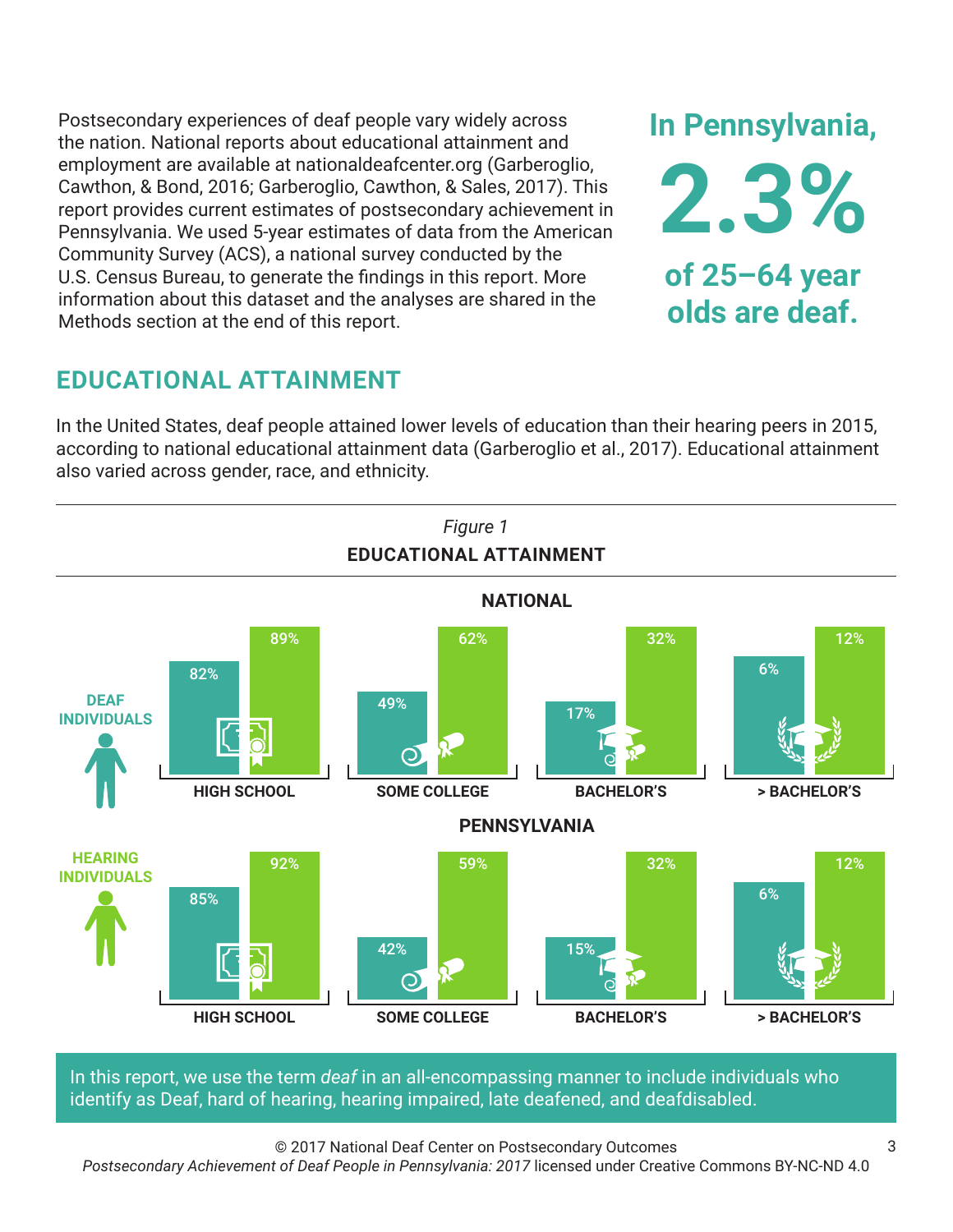#### *Figure 2*

#### **EDUCATIONAL ATTAINMENT IN PENNSYLVANIA BY GENDER**



4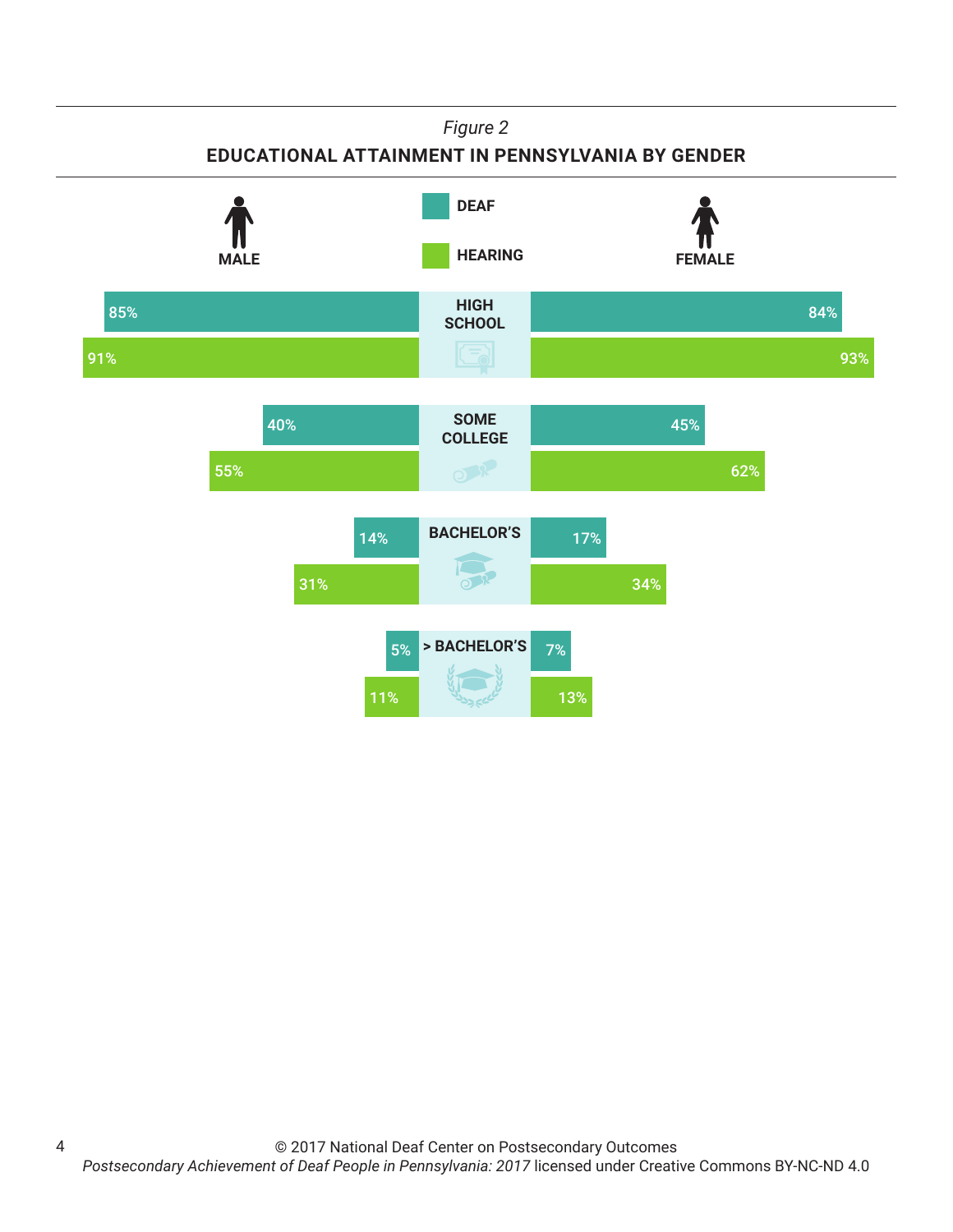*Figure 3*

**EDUCATIONAL ATTAINMENT IN PENNSYLVANIA BY RACE AND ETHNICITY**



A large percentage of deaf individuals have additional disabilities, and each combination of which results in unique strengths and challenges. Educational attainment rates vary by type of disability. Across the nation, deaf individuals with any type of additional disability reported lower educational attainment levels.

5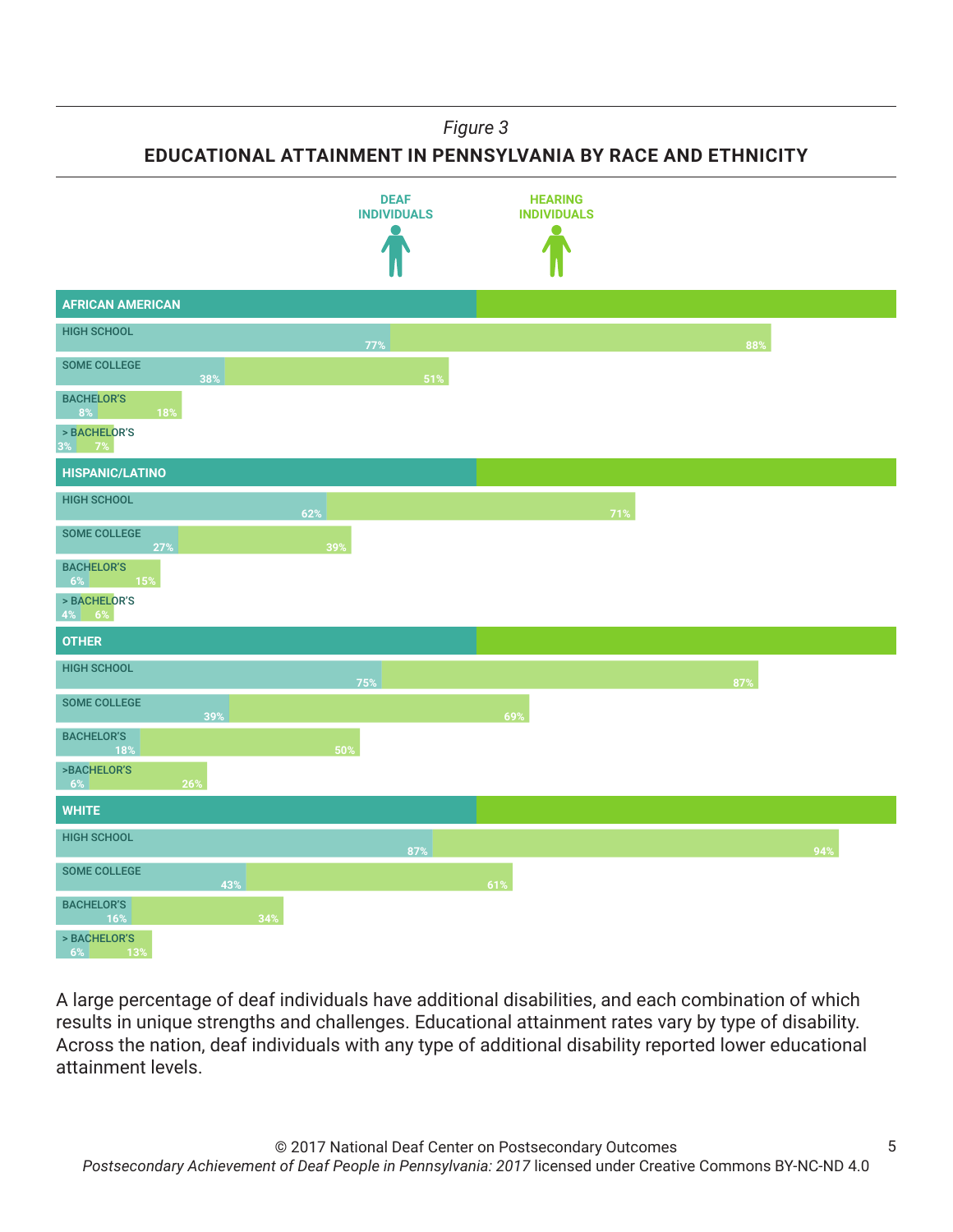### *Figure 4* **EDUCATIONAL ATTAINMENT BY DISABILITY**

|                                  | <b>HIGH</b><br><b>SCHOOL</b> | <b>SOME</b><br><b>COLLEGE</b> | <b>BACHELOR'S</b> | > BACHELOR'S |
|----------------------------------|------------------------------|-------------------------------|-------------------|--------------|
| DEAF + NO ADDITIONAL DISABILITY  | 89%                          | 46%                           | 19%               | 8%           |
| DEAF + ANY ADDITIONAL DISABILITY | 77%                          | 35%                           | 9%                | 3%           |
| <b>DEAFBLIND</b>                 | 75%                          | 31%                           | 7%                | 3%           |

# **EMPLOYMENT RATES**

6

National employment statistics show lower employment rates among deaf individuals. Almost half of deaf people are not in the labor force (Garberoglio, Cawthon, & Bond, 2016). Employment rates also vary by gender, race, and ethnicity.



© 2017 National Deaf Center on Postsecondary Outcomes

*Postsecondary Achievement of Deaf People in Pennsylvania: 2017* licensed under Creative Commons BY-NC-ND 4.0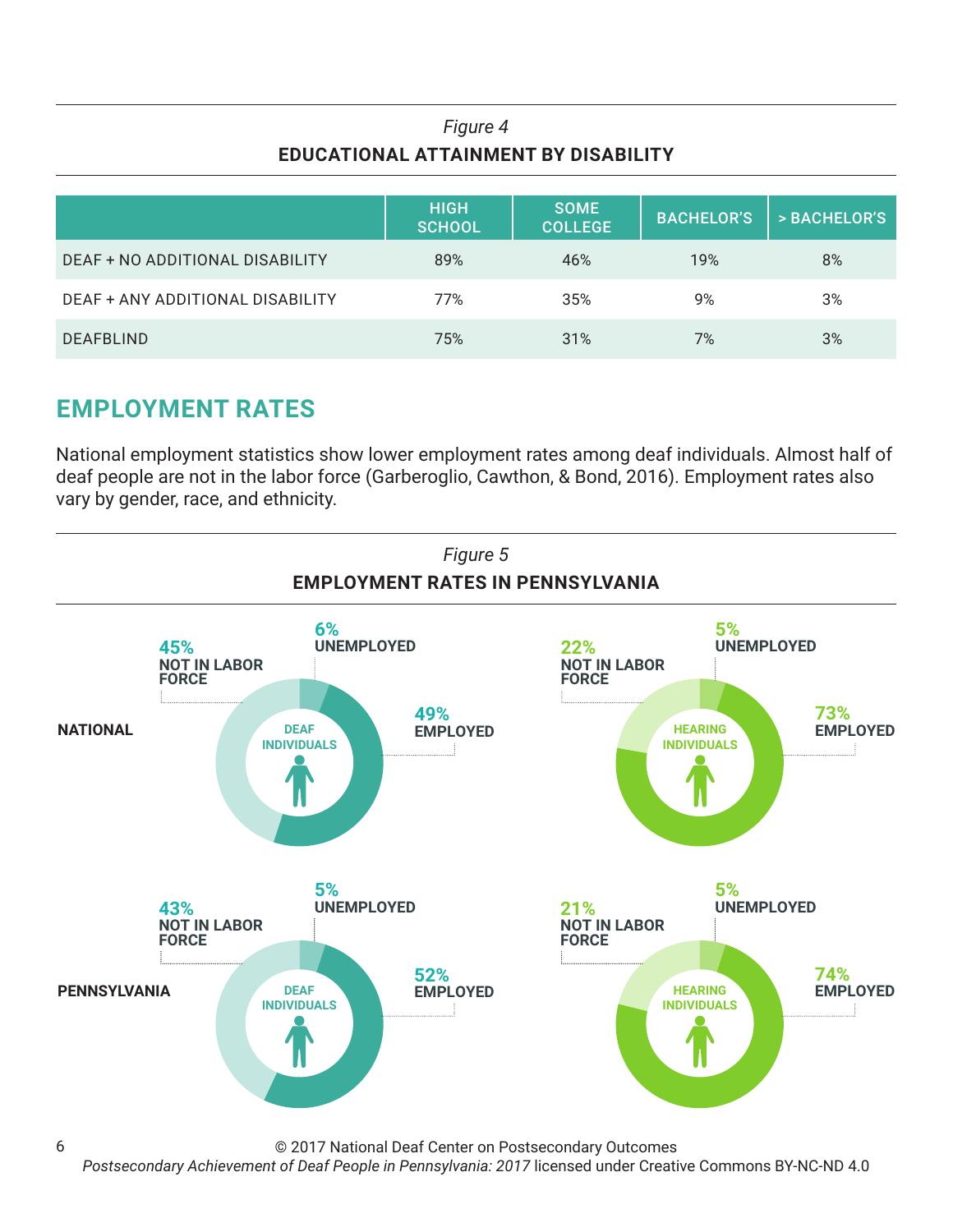

#### *Figure 7* **EMPLOYMENT RATES IN PENNSYLVANIA BY RACE AND ETHNICITY**



7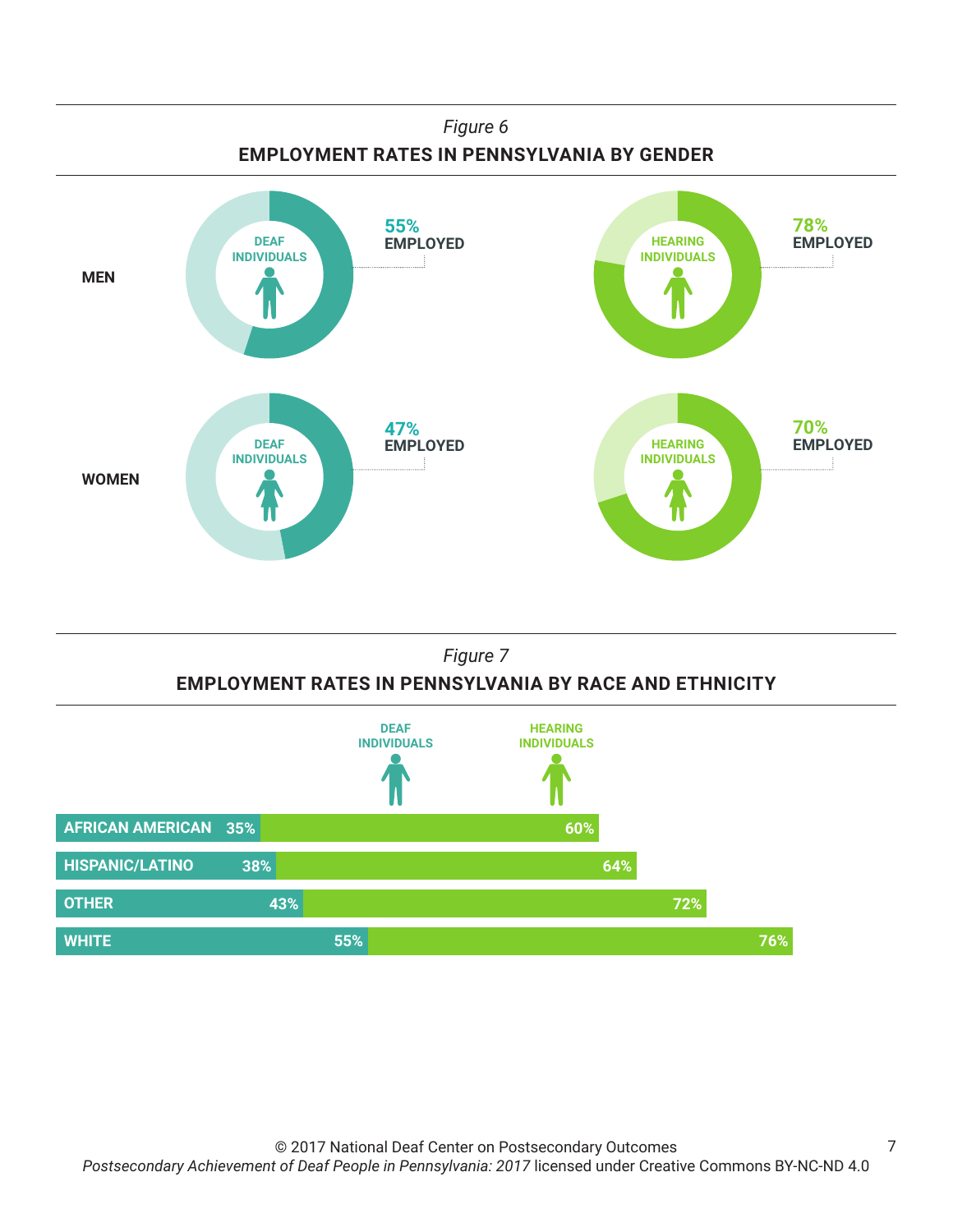### *Figure 8* **EMPLOYMENT RATES IN PENNSYLVANIA BY DISABILITY**



# **SUPPLEMENTAL SECURITY INCOME**

Deaf individuals receive supplemental security income (SSI) benefits at different rates across the nation. 11.9% of deaf people ages 25–64 in the U.S. receive SSI benefits. In Pennsylvania, 13.7% of deaf people receive SSI benefits.

# **EARNINGS**

National data show lower median earnings among deaf individuals who were employed full time. Earnings also vary across gender, race, ethnicity, and disability status.



© 2017 National Deaf Center on Postsecondary Outcomes

*Postsecondary Achievement of Deaf People in Pennsylvania: 2017* licensed under Creative Commons BY-NC-ND 4.0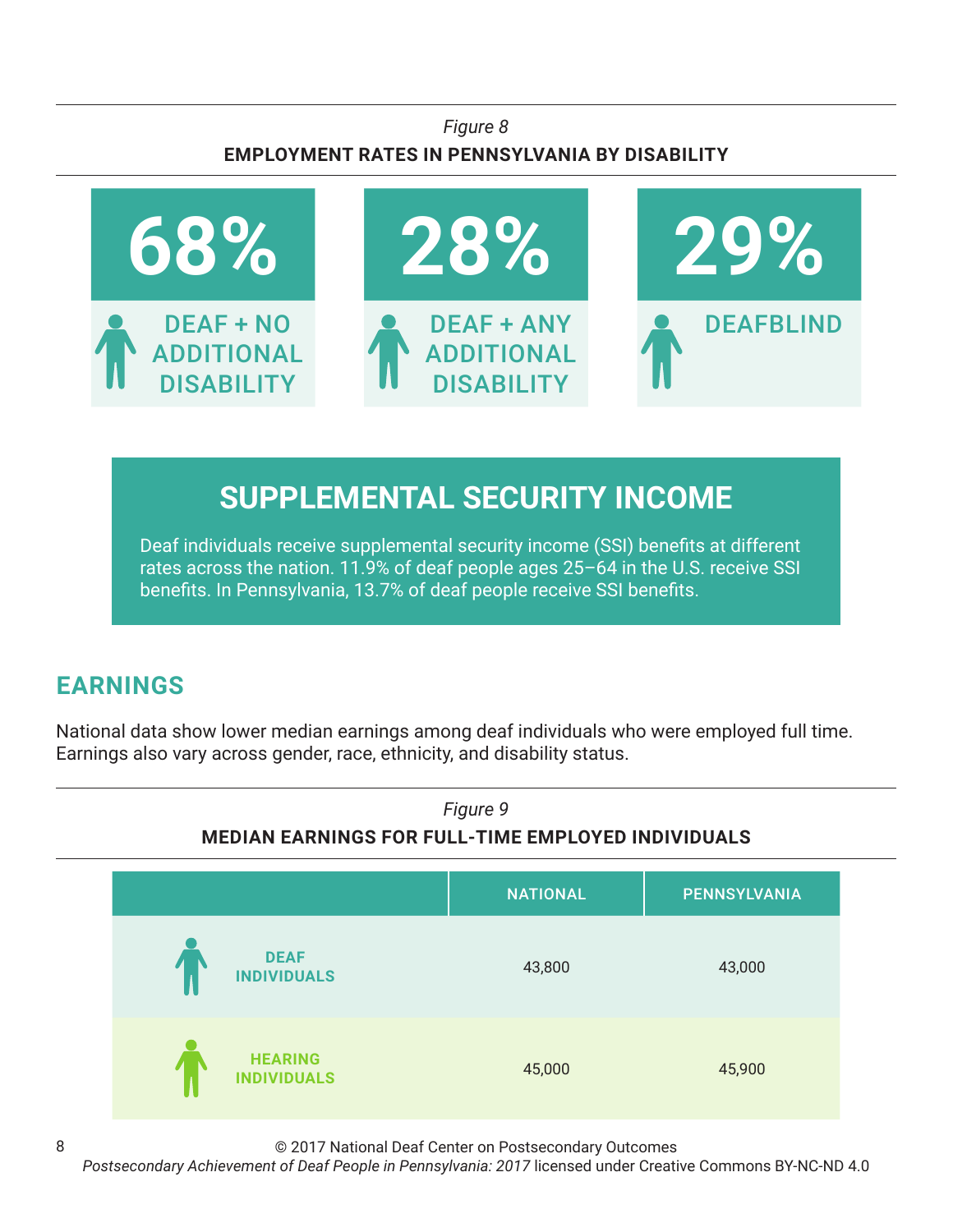*Figure 10*

**MEDIAN EARNINGS FOR FULL-TIME EMPLOYED INDIVIDUALS IN PENNSYLVANIA BY GENDER**



*Figure 11*

**MEDIAN EARNINGS FOR FULL-TIME EMPLOYED INDIVIDUALS IN PENNSYLVANIA BY RACE AND ETHNICITY**



*Figure 12*

#### **MEDIAN EARNINGS FOR FULL-TIME EMPLOYED INDIVIDUALS IN PENNSYLVANIA BY DISABILITY**



© 2017 National Deaf Center on Postsecondary Outcomes *Postsecondary Achievement of Deaf People in Pennsylvania: 2017* licensed under Creative Commons BY-NC-ND 4.0